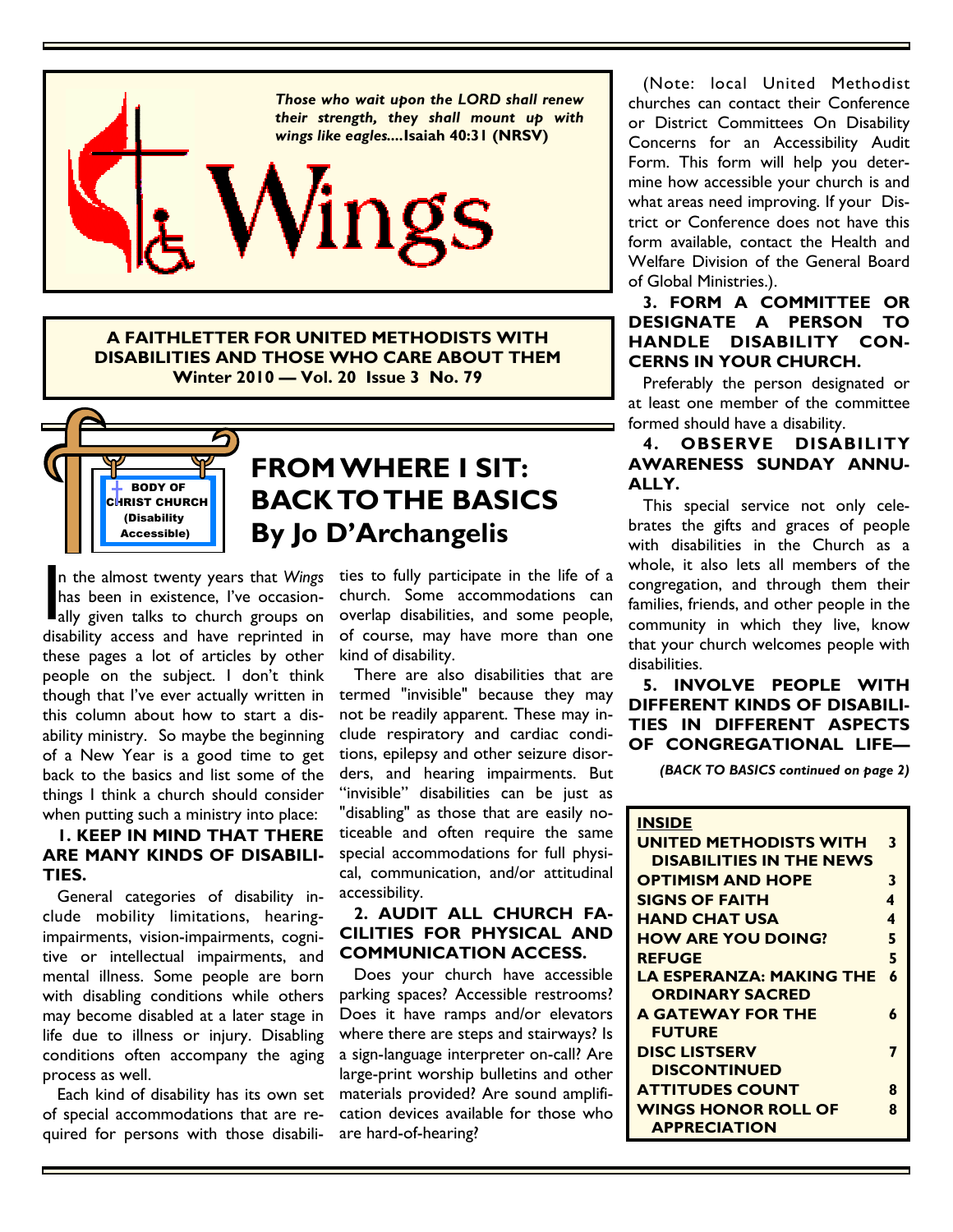*(BACK TO BASICS continued from page 1)*

#### **WORSHIP, PRAYER GROUPS, BIBLE STUDY, CHURCH SCHOOL, SO-CIAL ACTIVITIES, AND COM-MITTEES.**

 Find out what the people with disabilities in your church can do (sing, play a musical instrument, teach, make phone calls, help serve Communion, send email notices, etc.) and ask them to do it. People with disabilities are often reluctant to volunteer because they have been told so many times what they cannot do that they themselves overlook what they can do. Sometimes they surprise themselves and others by doing things nobody thought they could do.

## **6. AVOID "SPECIAL" PRO-GRAMS, CLASSES, AND AC-TIVITIES WHICH TEND TO ISOLATE PERSONS WITH DIS-ABILITIES FROM NON-DISABLED PEOPLE IN THE CONGREGATION.**

 Integrate persons with disabilities into already existing programs, classes, and activities with non-disabled people as much as possible while at the same time providing special accommodations when and where needed.

 In those cases where "special" classes or groups are appropriate, e.g., church school classes for adults or children with intellectual impairments, "partner" intellectually impaired peo-



**A** non-official quarterly newsletter for United Methodists with disabling conditions and all others interested in the issues of disability, accessibility, and the church

#### **FOUNDER/EDITOR COMPUTER LAYOUT/GRAPHIC DESIGN**  Jo D'Archangelis

**CORRESPONDENCE** Send all correspondence—including feedback, original writings, items from other sources, and changes of address—to Jo D'Archangelis, Editor, at: **Mailing Address** 592 Ammunition Road, Apt. 1 Fallbrook, CA 92028- 3191 **Telephone/Fax** 760-723-2668 (please call before faxing) **E-Mail**  jodarlis@aol.com

**E-WINGS** Two electronic versions of *Wings* are available for those who are visionimpaired and have computer "reading" devices; those who have difficulty handling paper and print publications; those who live outside the United States and its possessions; and/or those who just prefer computer viewing: (1.) A document version in partially formatted text without graphics available to those able to open attached files in Microsoft Word Document 2000 (this version seems to work best for those who use computer "reading" devices); and (2.) A full newsletter-formatted version with color graphics available to those able to open attached files in PDF format with Adobe Reader 6.0 or higher software (Adobe Reader software is easily downloaded from Adobe.com without charge). E-mail Jo D'Archangelis at jodarlis@aol.com to request one, or both, of these versions.

**DONATIONS** *Wings* is an all-volunteer effort, but financial assistance is needed for printing and mailing costs as well as for the purchase and maintenance of the computer equipment used by the editor. Most of our funding comes from reader donations. There are no subscription fees. If you think *Wings* is worth it, please make out a check or money order payable to the "Fallbrook United Methodist Church" (or "FUMC"); mark it "Wings Newsletter" (if you prefer your donation to be applied to a specific area such as mailing, or printing, or computer, please indicate that also); and mail it to: **Church Address** Fallbrook United Methodist Church 1844 Winterhaven Road Fallbrook, CA 92028 **Church Telephone** 760-728-1472 **Church Fax** 760-728-7433 **Church E-Mail** FUMC1887@sbcglobal.net

ple with non-intellectually impaired people to participate in church activities outside the group or class, such as serving as altar acolytes or door greeters.

## **7. OPENLY INDICATE YOUR COMMITMENT TO DISABILITY MINISTRY.**

 Display the disability access symbol (you know, the little guy in the wheelchair) or use such phrases as "Disability Ministry" or "People With Disabilities Welcome Here" on the signage or message boards in front of your church, in your worship bulletins and church newsletters, and in the listing of your church in the local newspaper.

 If your church has its own website and/or is included on some other website, make sure that the site refers to your church's disability ministry and gives the specific ways in which physical, communication, and attitudinal access are provided. Unfortunately, I've seen websites extolling the ministries and programs of certain churches without the words "disability access" or something similar ever once being mentioned even though a disability program of some kind was in place. Hiding your disability ministry under a bushel basket, no matter how large or small your ministry may be, makes us wonder if you want to hide those of us with disabilities under a bushel basket too.

 So if your church has not yet developed a disability ministry, start the New Year right and gather some disabled and non-disabled people together and initiate the first steps towards real accessibility. (If you think you don't have any people with disabilities in your congregation, look again—you'll probably find them straining to hear the sermon or read the worship bulletin or sitting at the bottom of your sanctuary steps).

 And be sure and set your disability ministry, even one in its early stages, on a lampstand so that everyone gets the message that your church as the Body of Christ is committed to disability access as a significant part of your mission and ministry to all of God's children.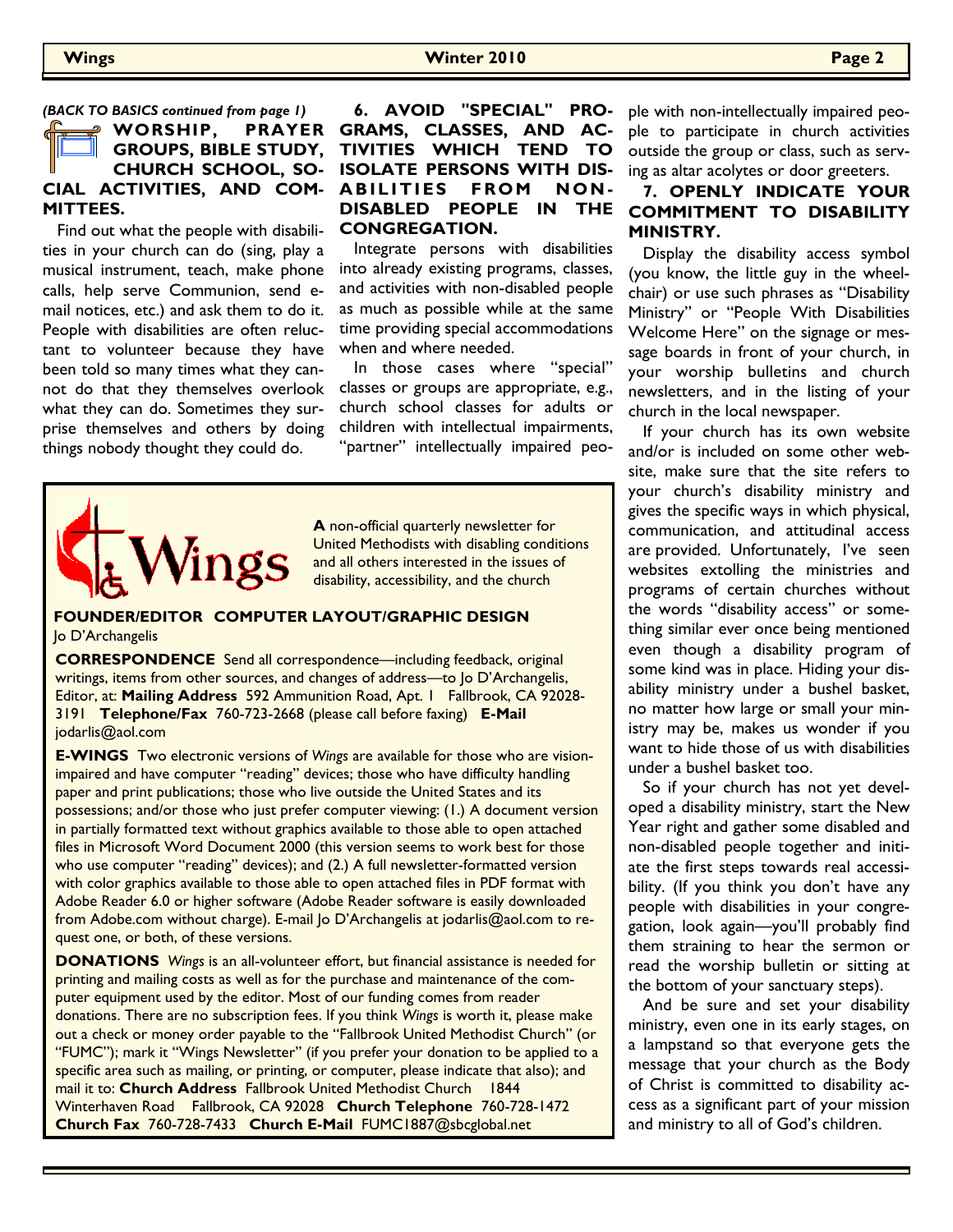

## **UNITED METHODISTS WITH DISABILITIES IN THE NEWS By Heather Peck Stahl**

## **Michael Hingson: Survivor/Speaker**

**M** ichael Hingson was hosting a<br>meeting of field representatives<br>on the 78th floor of the north<br>tower of the World Trade Center ichael Hingson was hosting a meeting of field representatives on the 78th floor of the north when terrorists crashed an airplane into the building on Sept. 11, 2001. After his guests were escorted out of the building, Hingson, blind since birth, was led by his guide dog, Roselle, through his office and down a stairwell filled with the odor of jet fuel. "I'll always remember talking to and thanking the firefighters as they went up the stairs," says Hingson. "Some of them got affection ate licks from Roselle, which is perhaps the last demonstration of love they received." Hingson was walking two blocks away when the first tower collapsed.

 Hingson's experience was recounted on 26 television shows, including "Larry King Live," "The Early Show" and "Regis and Kelly." He also interviewed for 13 radio programs and dozens of magazines, including the *New York Times*, *USA Today*, *Newsweek ,* and *Time*.

 A United Methodist since his marriage 21 years ago to wife Karen, Hingson, 53, is the national public affairs representative for Guide Dogs for the Blind Inc. He speaks worldwide about faith issues, team building, the importance of the human-animal bond, misconceptions about blindness, making choices and ethics.

 Contact Hingson at (800) 295-4050 or email mhingson@guidedogs.com.

> **Adapted from** *Interpreter Magazine* **website, www. interpretermagazine.org; originally published in Dec. 2003 issue.**

## **Carrie Willoughby: Paralympic Swimmer**

The Willoughby grew up<br>
swimming socially with her<br>
friends and older brother.<br>
Born with oculocutaneous albinism, arrie Willoughby grew up swimming socially with her friends and older brother. the 28-year-old is legally blind and has no pigment in her eyes, skin, and hair. Still, she persevered, saying, "Nothing good is ever easy, nothing easy ever shows how good you really can be."

 At age 6 she joined a summer league team and by 16 she was part of the Alabama state championship women's team. Upon her high school graduation, she decided to stop swimming competitively and enjoy other aspects of college until she learned about the

## **OPTIMISM AND HOPE**

Optimism and hope are radically different attitudes. Optimism is<br>the expectation that things—the weather, human relationships,<br>the economy, the political situation, and so on—will get better.<br>Hope is the trust that God wil ptimism and hope are radically different attitudes. Optimism is the expectation that things—the weather, human relationships, the economy, the political situation, and so on—will get better. leads us to true freedom. The optimist speaks about concrete changes in the future. The person of hope lives in the moment with the knowledge and trust that all of life is in good hands.

> **— Henri Nouwen — From** *Bread For The Journey***, Harper (San Francisco: 1997).**

swim team at Jacksonville State University.

 The university offers opportunities for athletes with visual or physical impairments through its involvement with the Lakeshore Foundation, a health, fitness and education center in Birmingham that supports and sponsors physically disabled and impaired athletes. As a result, Willoughby quickly returned to the sport and represented the United States in the [2000, 2004, and 2008] Paralympic Games for disabled athletes.

 A member of Saint Mark United Methodist Church in Birmingham, Willoughby has also won two world championship medals in the 100-meter backstroke and the 4-by-100 medley relay. "My church has been incredibly supportive," says Willoughby, who has volunteered as a youth counselor at Saint Mark Church since 2000. "The children of my church made me good luck signs and cards for my competition in Athens. It's so nice to know people support you and love you."

 Willoughby can somewhat see larger objects but cannot distinguish detail and can navigate in familiar areas without a Seeing Eye dog or cane. As a result, she is able to swim within walking distance 8 to 10 times a week for 1 to 2 hours per practice and work part time at Home Depot, which also helps sponsor her swimming career.

 While Willoughby keeps focused on competing...she also plans to eventually retire from the sport and become an art teacher. An accomplished artist with an art degree from Auburn University, Willoughby says, "Many art students are taught to fulfill other people's standards. II want to teach students that art is not about rules; it's about taking life experiences and perspectives and redefining them in art."

**Adapted and slightly abridged from**  *Interpreter Magazine* **website, www.interpretermagazine.org; originally published in Dec. 2005 issue.** 

**Stahl, who lives in Nashville, Tenn., is a freelance writer and editor.**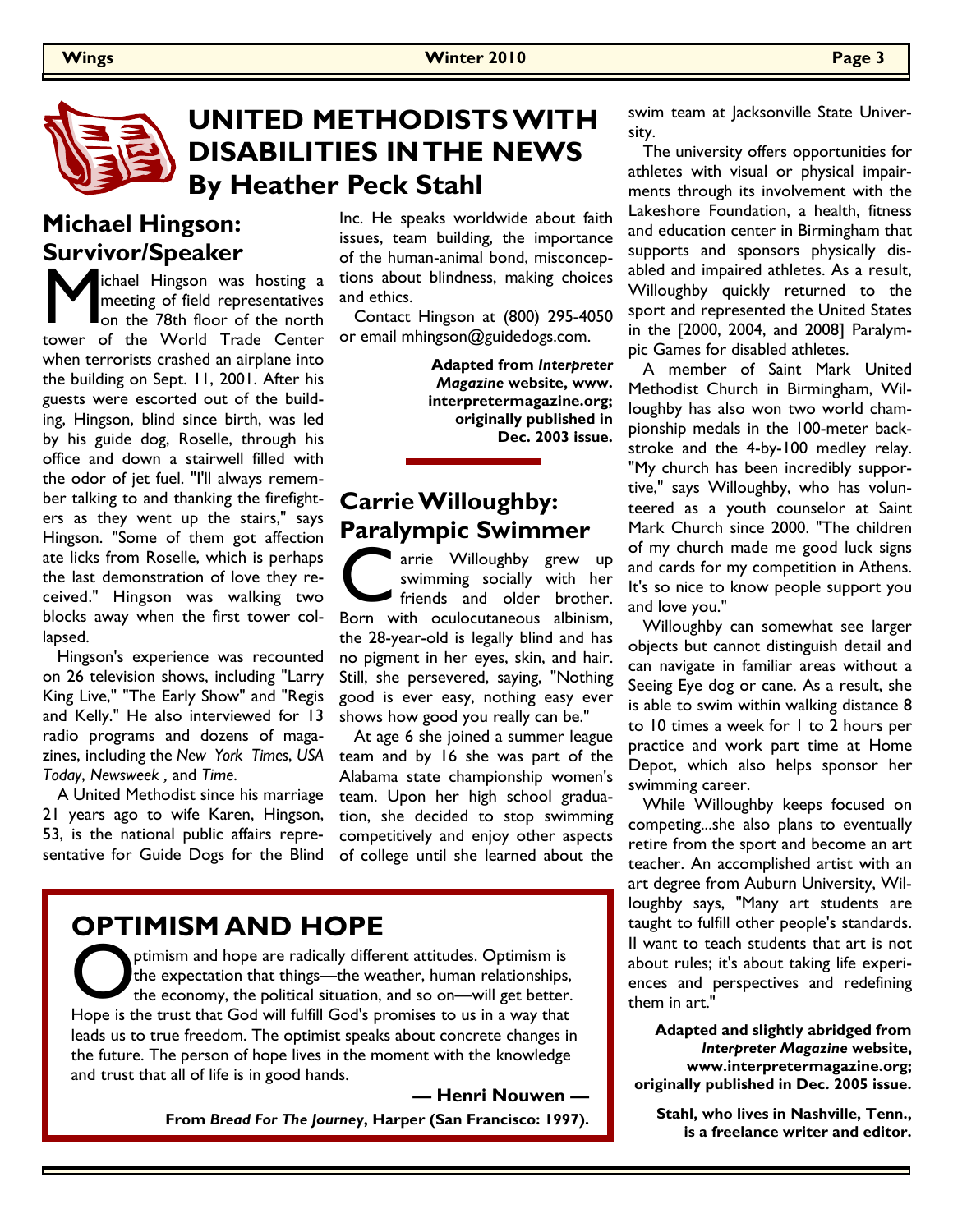# **SIGNS OF FAITH By Cyndie Claypool de Neve**

**66** hate that I am deaf," 13-<br>Joshua Jensen of Vista<br>"Because I can't talk to people." Joshua Jensen of Vista [Calif.] signed to his father one day.

 His son is outgoing, expressive, and captivating, says his dad, John Jensen, but it's hard for the boy to communicate in a hearing world. "In his heart, he's very frustrated that he's deaf." A n d worse, said his father, is that it's hard to talk with his son about God. "The most important thing is his relationship with God, but we couldn't communicate that together by a similar language and simito him," said Jensen.

 American Sign Language interpreter Sharon Whalen, whose husband is deaf, understands the need to reach out to the hearing-impaired. "They (the deaf) want to learn and understand the Lord's will, but they feel left out. Then they don't go to church, and they fall away from the lord."

 Jensen did not want this happening to his son. He and his wife, Bonnie, tried interpreting for Joshua during the services at First Baptist Church of Tri-City in Vista, but it wasn't successful. "It's very difficult to interpret. A professional can interpret as seamlessly as we talk, and it comes naturally. But we couldn't concentrate on worshiping because we were thinking about interpreting."

 To solve the problem, a year and a half ago Jensen hired Whalen of Chula Vista to interpret the services for \$50 a week. That solution has worked well, said Jensen, who added that Whalen has started a Sunday School class to teach ASL to eight church members. Six of the students are taking the class just to communicate with Joshua. "He loves the fact people are trying to talk to him." said his father.

 Jensen is not the only one in North [San Diego] County concerned about finding a way to touch the spiritual life of someone who is deaf. Several other churches are also trying to reach out.

One Escondido couple even helped

 hate that I am deaf," 13-year-old establish the Deaf Culture Church of the Southern Baptist Convention, which meets at the First Baptist Church in Mira Mesa.…Lance Hays, deaf since a near death experience as a toddler, is the founding minister of the church. His hearing wife, Francine, said the church is the only one of the Protestant churches in the area that has a minister who signs the sermon, instead of having it translated.

> "It's a unique group of people bound lar experiences," said Francine, who works as a sign-language interpreter for the San Diego Union School District. ''For many deaf people, it is difficult to feel a part of a church family. It's easy to feel stifled spiritually, especially when there is no communication. Few stay for the church's social activi

ties."

 Even when a church does make the effort to offer a deaf ministry, she said, there can be problems. "Usually the ministry is provided by volunteers who may or may not be skilled [in signing], and the message can get distorted," she cautioned.

 This is a problem that could be averted by having a minister deliver the sermon directly in ASL. "Our church is run by deaf people. ASL is the main language, though we are sensitive to the hearing people in the service," Francine said. On any given Sunday, Lance Hays is not the only one standing in front of the almost 50 members. Francine Hays and Judy Lang are at one side translating into English, while another woman translates what is vocalized into Spanish Sign Language, different from ASL.

> **Reprinted by permission from the** *North County Times* **(Aug. 23, 1996: Escondido, Calif.).**

## **HAND CHAT USA**

and Chat USA is a good company to know about if you are<br>interested in learning sign language in a Christian context or in<br>interpreting and/or religious learning with deaf persons. Hand C<br>provides American Sign Language (AS and Chat USA is a good company to know about if you are interested in learning sign language in a Christian context or in interpreting and/or religious learning with deaf persons. Hand Chat translators and offers deaf interpreting and translation training materials; novelties and gifts including books, videos, DVDs; and more. It also has a selection of ASL religious learning materials. Here are some examples of their products:

 *Signing At Sunday School —*A 31-page book by S. Collins for \$7.99, it provides an introduction to sign language for young signers. Phrases, songs, Bible verses, and the story of Jesus are illustrated with signed vocabulary.

 *The In Sign Language Series: Lord's Prayer* (VHS-24 minutes)—An \$18.95 Christian tape for children or anyone learning sign language, it uses a stepby-step, sign-by-sign approach. Useful for Sunday School teachers, interpreters and home use, this video starts with the sign explanation and then signs the prayer slowly at the end. The video is voiced, uses signed English, and is closed captioned.

 More information can be found on Hand Chat USA website: http://www. handchatusa.com/.

> **Adapted from a DISC listserv posting. Editor's Note: DISC's listserv for United Methodists with disabilities has been discontinued; see page 7 of this issue for more details.**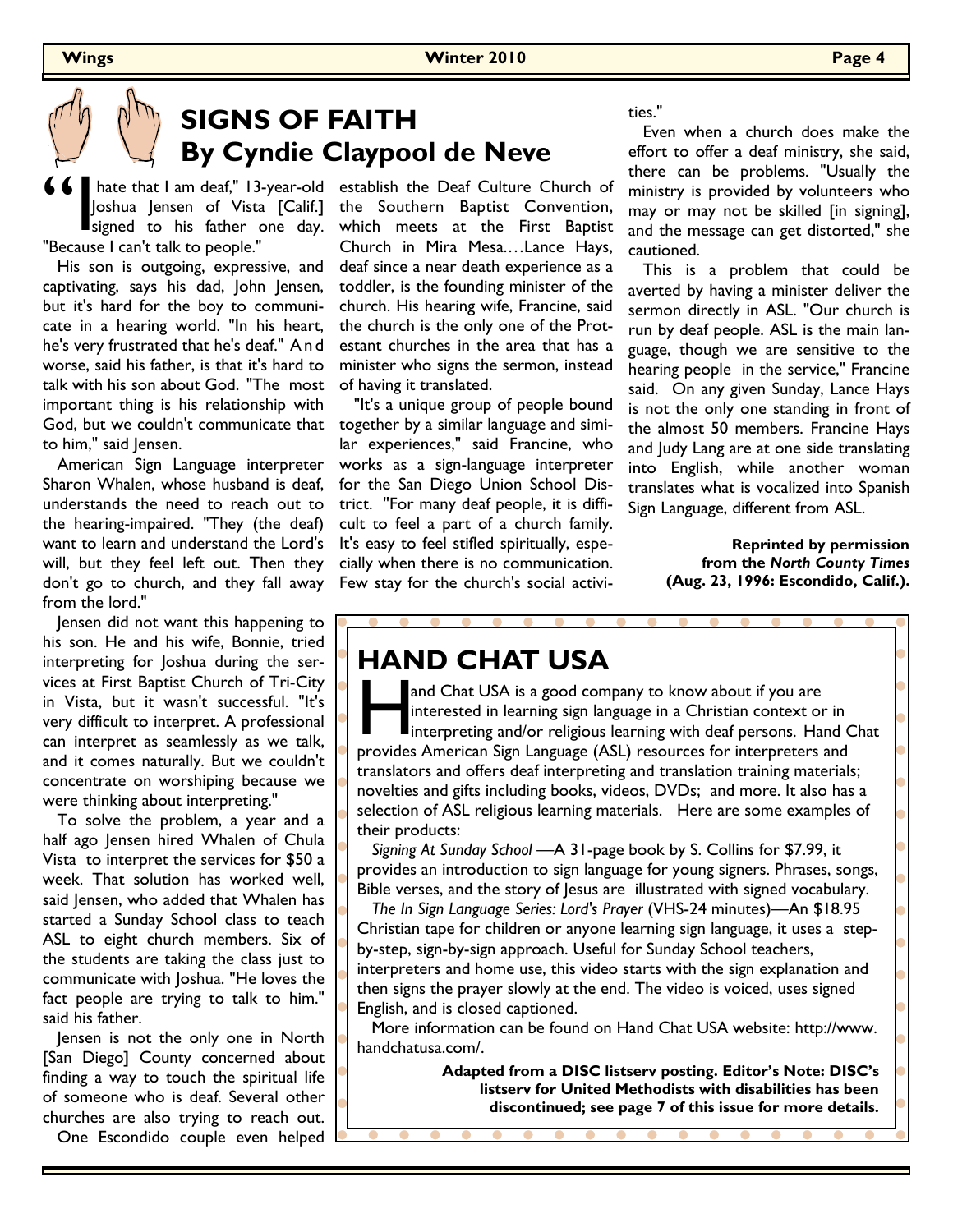

# **HOW ARE YOU DOING? By Lisa Copen**

series of doctor appointments: A

rheumatoid arthritis and fibromyalgia; a trip to the dermatologist to query about the new red rash on my face; a few others I won't mention. And then there is the maintenance of nails that need done, hair that needs colored, and legs that need shaved. Ever feel like maintenance of your body is becoming a full-time job? Ever feel like giving up?

 As the pills pile up and the pillows flatten out, we all have those moments when we are overcome with desire to rebel against all that is happening to us by taking control over our body—even in negative ways. Perhaps we quietly rebel by not taking our medication or by choosing to eat something we should not. Maybe you say, "what the heck," and enjoy a glass of wine, even though the doctor has cautioned you against it.

 Florence Nightingale once wrote, "Volumes are now being written and spoken about the effect of the mind on the body—I wish more was thought of the effect of the body on the mind." Her words are still relevant today. Our bodies can have a large impact on our mind and our spirit if we allow it.

 Romans 6:12, 13 says, "Therefore, do not let sin reign in your mortal body so that you obey its evil desires. Do not offer the parts of your body to sin, as instruments of wickedness, but rather offer yourselves to God...offer the parts of your body to him as instruments of righteousness."

 This is one of those verses we all need to paste to our refrigerator door. It seems unfair that we have been given a broken body and yet we are still expected to use it as an instrument for good and offer it to God. Our worn bodies are exempt from many things. We are no longer expected to run in

ast week I had a marathons or pass life-insurance lab tests with flying colors. God, however, does not exempt us from using our bruised body for his righteousness and glory. We offer up this body full of scars and God takes it and makes it sacred.

> Each day I am blessed to hear from people who have found a quiet peace in offering their body and all that it can and cannot do to God to do with as he pleases. He makes a cane become a conversation piece. He fills their body with righteousness and makes it glorious.

 There's a popular commercial right now where the guys at the bar say, "How are you doing?" and an out-oftowner man in a cowboy hat tells everyone who asks, in a detailed description, just how he *is* doing. How often I have been able to use people's simple greeting as an opportunity to share God's goodness! When they ask, "How are you doing?", although I am tempted to reply, "not great," instead I respond, "You know, God is good...I've been

flaring a lot lately and caught a bug, but overall God has really blessed me...and the ministry is going great...we now have over 175 Hope Keepers groups…!", and I can go on and on as long as they are interested.

 "How are *you* doing?" I ask them, truly caring. How quickly people are willing to share their real feelings when we have revealed our own, opening the door to authentic relationships! Never assuming what one would want prayer for, I ask, "*How* can I pray for you?" Even those that are not Christians often pause for a moment, pondering their answer. "*Wow! She is going to pray for me. I have to make this one count!*", they think. In fact, in their own minds, they are prioritizing what they value and then sharing it with you.

 God can use our bodies every day for his righteousness. One of the most valuable ways is to share him with others by using our weaknesses. Suddenly our body no longer seems to be a barrier but rather a tool in reaching out to people. That's what it's all about.

> **From** *And He Shall Give You Rest***, a publication of Rest Ministries, Inc. (March 2002), originally entitled "A Talk Over Tea."**

## **REFUGE By Roberta Porter**

Prayer

is my place of refuge,

of rescue

when the world and its sorrows surround.

I pray for those in grief, in pain, ask God's healing presence with people in turmoil. Not knowing "why?" those questions unanswered,

still

I trust the One whose promises are true, the One who also grieves, who provides courage and help to worship and work on with others bearers of light in the mourning.

#### **From** *Alive Now* **(March/April 2008).**

**Porter lives on the Oregon Coast. She does volunteer work with a thrift store that benefits hospice, and she and her husband put out the newsletter for the volunteers.**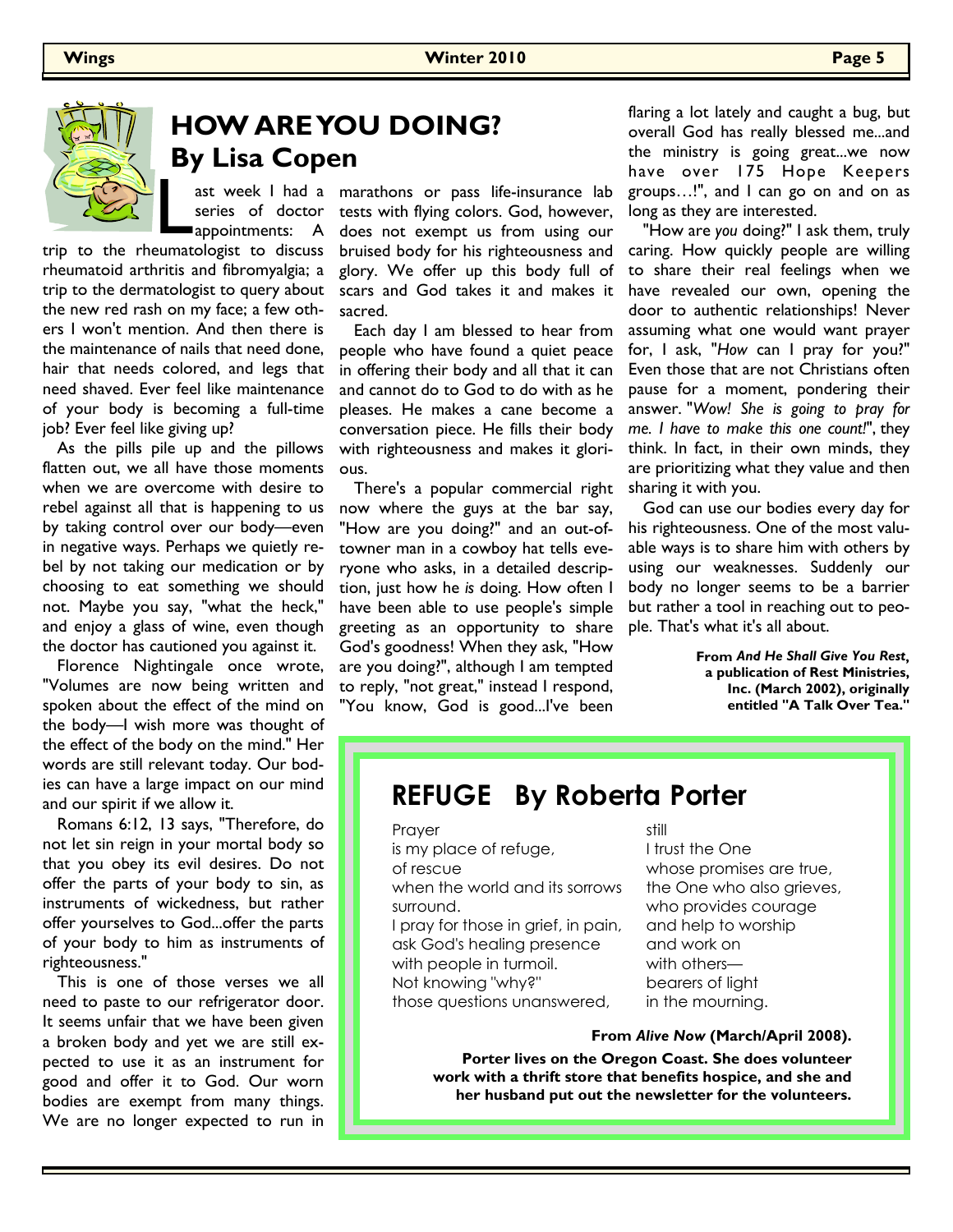$\Omega$ 

# **LA ESPERANZA: MAKING THE ORDINARY SACRED By Reed Criswell**

The Rev. Shana Harrison's journey<br>to the Sheltered Workshop La<br>Esperanza led her from an Ar-<br>kansas catfish farm across three contito the Sheltered Workshop La Esperanza led her from an Arnents to Santiago, an unfamiliar city of nearly six million people whose language she didn't speak.

 What began in 1997 as a nine-month tour in Chile with Volunteer in Missions has become a long-term commitment to La Esperanza (Spanish for "Hope"), the workshop for mentally handicapped adults that Ms. Harrison helped found. As workshop director and a field executive of the General Board of Global Ministries for The United Methodist Church, she works with local governments in Chile, international mission organizations, and mission groups from across the United States to meet the needs of a special group of people who regularly help her see "ordinary mo-

he Rev. Shana Harrison's journey ments turned into worshipful ones."

 These moments still catch Ms. Harrison by surprise. During a walk back to La Esperanza after a recent field trip at a nearby park, Ms. Harrison's group began making animal noises. When she tried to establish order by asking, "Are we animals or humans?" he was promptly reminded by one of the group, "The animals are of God, too."

 The first leg of her transcontinental journey took Ms. Harrison across the Atlantic to the British Isles. At the suggestion of Brett Webb-Mitchell, her Christian education professor at the Divinity school, she took a leave of absence during 1995-96 to live in L'Arche, a community for adults with handicapping conditions, in Iverness.

 "It was there in Scotland that the pieces of my life began to come together," says Ms. Harrison. "At L'Ar-

## **A GATEWAY FOR THE FUTURE**

Solan\* is a seven year old boy in Tbilisi, [Republic of] Georgia, with limited walking and communication abilities due to cerebral palsy. He rarely goes to school and has little contact with children his own age. When his ogdan\* is a seven year old boy in Tbilisi, [Republic of] Georgia, with limited walking and communication abilities due to cerebral palsy. He rarely goes to school and has little contact with chilture, a project supported by UMCOR [United Methodist Committee On Relief], she placed her son in a cinema class. In the class, children with similar disabilities as Bogdan watch and discuss films. Before long, Bogdan was slowly opening up to his classmates and participating in class activities.

 Gateway for the Future was made possible through a \$30,000 grant provided by UMCOR to the Tbilisi Youth House Foundation in the Republic of Georgia. Through fun, educational and interactive learning activities, over 900 disabled children are developing socially, emotionally and physically. The classes include art, therapy gymnastics, computer lessons, music, and theatre.

\*Name has been changed.

**From listserv newsletter,** *UMCOR Hotline Of September 8, 2009***. Go to http://list.gbgm-umc.org/ to find out how to donate to UMCOR projects.** 

che, I began to practice gifts of hospitality, learned to enjoy simple things, and was humbled on a regular basis by people with disabilities."

 When she returned to Duke in the fall of 1996 to complete her Master of Divinity degree, Ms. Harrison's plan was to continue the familiar rhythms of academic life. She applied and was accepted for the Master of Theology degree program. But during spring break, she accompanied a family friend on a mission trip to Chile. The experience "excited my imagination enough," says Ms. Harrison, "that I decided to delay the [theology degree] and return to Chile for a nine-month tour with Volunteer in Mission."

 Ms. Harrison's first few months were not particularly promising. As a volunteer assistant pastor in a Methodist church in Quillota, a village outside Santiago, she visited the sick and shut-in, taught Sunday school and led prayer meetings. Although she had studied Spanish in high school and college, the Chilean dialect was difficult to speak and understand, and few of the residents in her village spoke English. A private tutor helped, but mastering the language was a slow process. With no Internet access, Ms. Harrison had trouble staying in contact with friends and family back in the States. Headaches became a daily occurrence.

 But through her work in Quillota, Ms. Harrison gradually made connections in the Methodist Church of Chile, a small organization in that predominantly Roman Catholic country. In the spring of 1998, a friend introduced church to the John Wesley School in Santiago. "Once I visited it, I felt I was exactly where God was calling me to be," says Ms. Harrison.

 Santiago is a far cry from Carlisle, Ark., where Ms. Harrison grew up. Her father is a catfish farmer and caterer, her mother a high school teacher and local pastor in a small United Methodist parish. The only girl between two

*(LA ESPERANZA continued on page 7)*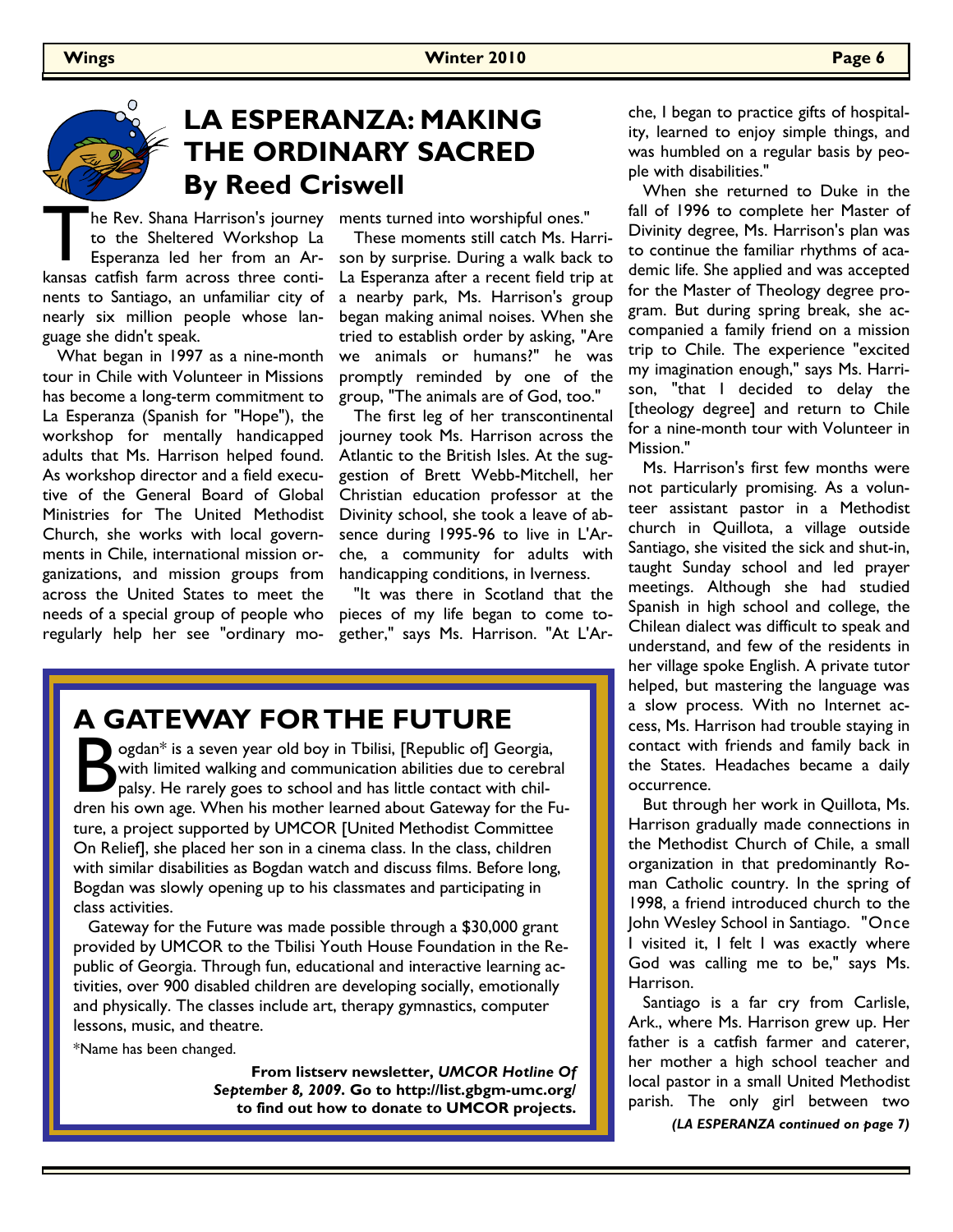#### *(LA ESPERANZA continued from page 6)*



brothers, Ms. Harrison decided as a child to become an elementary schoolteacher. Following high school, she

earned an undergraduate degree in Elementary Education from Lyon College, a small Presbyterian school in Arkansas.

 Ms. Harrison's passion for teaching has proven invaluable at La Esperanza. "My education training has helped me to see each moment as teachable," she says.

 When she began working with the school, it served all ages. Recognizing the need for a more stimulating and appropriate environment for the adults, Ms. Harrison and Raquel Pavez, the director, set to work. Soon they had developed new spaces where the adults could work without interruption from younger students.

 In 2000, the Chilean Ministry of Education designated John Wesley School a public-private institution and eligible for student subsidies. The government funding, while welcome, was limited to students up to age 24. In order to maximize the school's funding and physical space, the older students would have to go to another facility.

 The John Wesley staff, which then included Ms. Harrison as chaplain, turned this dilemma into an opportunity to create a new ministry. In 2001, the Sheltered Workshop La Esperanza, with 12 students and Ms. Harrison as director, opened in a small, rented house near the Wesley school. Within a year, the General Assembly of the Methodist Church in Chile approved La Esperanza as a conference mission, recognizing it as another means of outreach to persons with handicapping conditions and their families.

 Currently the mission serves 18 people ranging in age from 21 to 69. Dayto-day activities at the workshop give them the opportunity to explore, identify and use their many God-given talents in a non-threatening environment while simultaneously learning how to

better care for themselves. Arts and crafts made by the participants provide them with a sense of accomplishment and productivity, as well as monthly wages.

 Although many of the adults at La Esperanza live at home with their families, others are in elderly care facilities ill-equipped to meet their needs. With Dora Canales, the workshop's chaplain, Ms. Harrison has established meetings and a series of retreats to help families begin to make arrangements for future care of their sons and daughters.

 Long-term plans to offer residential care at La Esperanza became an urgent priority last fall when conditions at an elderly care facility endangered two people. From November through February, Ms. Harrison shared her own apartment with them, providing a safe and comfortable space.

 With the blessing of La Esperanza's Board of Directors, a house to serve as an emergency shelter was rented in January 2004. Soon afterward, mission groups from Conway, Ark., and Centreville, Va., helped clean and furnish it for the first two full-time residents and a volunteer family, who moved in later in February.

daunting challenges doesn't surprise the Rev. Bruce Stanley, who served as her field education supervisor at Duke and later, as the North Carolina Annual Conference director of missions, her advocate to the United Methodist General Board of Global Ministries. "Shana is probably the most powerful person I have known," said Mr. Stanley. "She has both an academic interest in missions, and a willingness to undo her life for the vocation."

 Community worship at La Esperanza is a dynamic experience, said Ms. Harrison. The traditional sense of reverence and order in the liturgy may be enhanced by the unexpected scream of a disabled child expressing joy or a believer who interrupts the liturgy to touch a cross behind the altar and show Christ's immediate presence.

 Her goal, said Ms. Harrison, is to "provide a place where all are loved and accepted. A place where, in return, these adults can thrive and show others the face of Christ"….

> **Slightly abridged from**  *Divinity Magazine***, copyright © 2004 Duke Divinity School, all rights reserved, and as reprinted in** *The United Methodist Review* **(Dec. 31, 2004).**

Ms. Harrison's ability to meet such

# **DISC LISTSERV DISCONTINUED**

 $\blacksquare$ 

On December 31, 2009, the DISC (United Methodist Disability<br>Concerns) listserv was permanently discontinued. According<br>to the former DISC List Administrator, Charlotte Hawkins<br>Shepard, the closing was due to economic const n December 31, 2009, the DISC (United Methodist Disability Concerns) listserv was permanently discontinued. According to the former DISC List Administrator, Charlotte Hawkins resources, and the increase in other electronic forms of information and social networking. United Methodists with disabilities and other interested persons are invited to go to the still operating DISC information website at http://new.gbgm-umc.org/umcor/work/health/disc/ and to the new United Methodist National Task Force on Disability Ministries Facebook fan page at http://www.facebook.com/pages/ United-Methodist-National-Task-Force-on-Disability-Ministries/ 144714055955.

 $\bullet$   $\bullet$   $\bullet$ 

**Based on one of the last DISC listserv postings.**